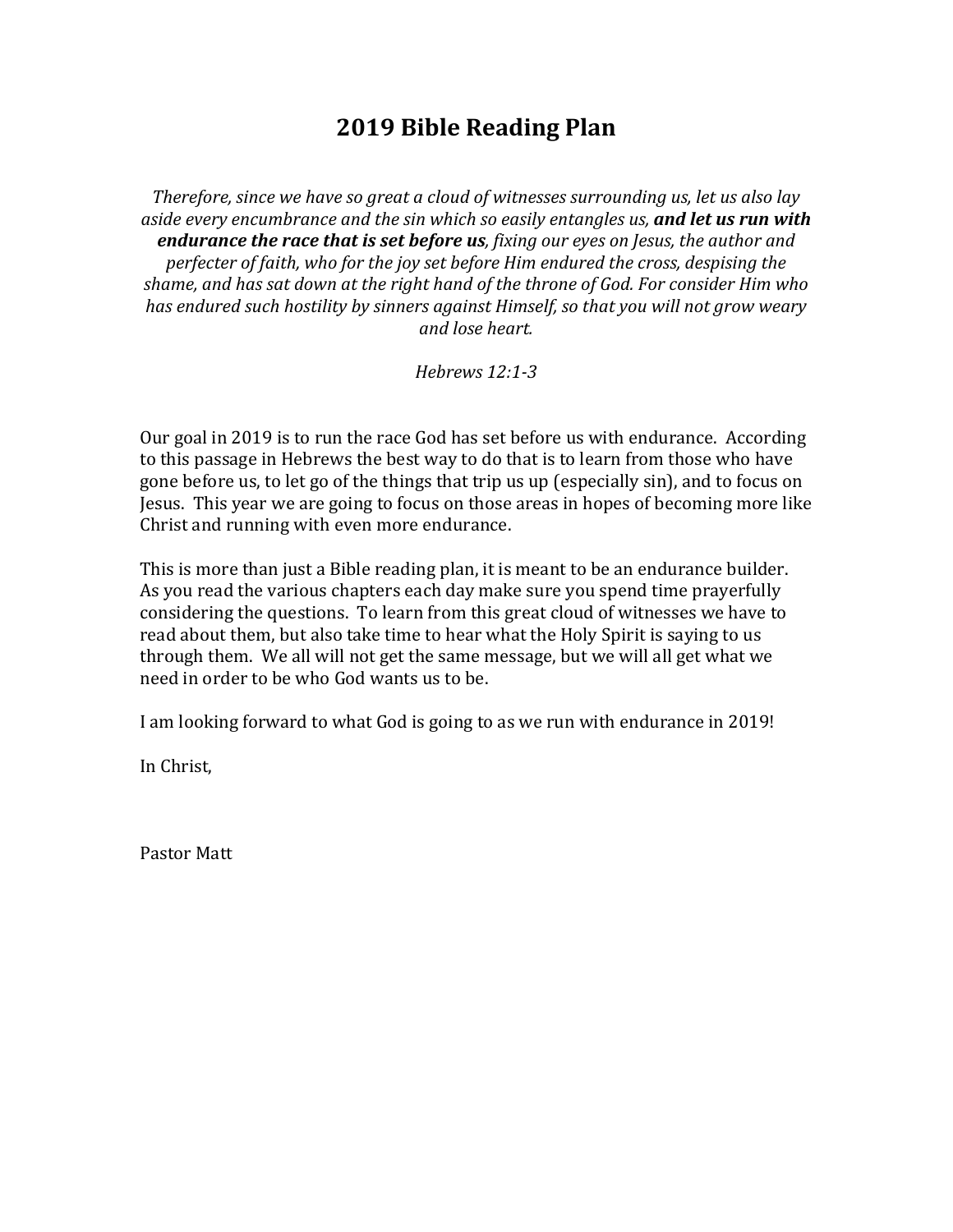Sometimes we read the Bible and never really think about what we have read. If you don't have a method of reflecting on what you read give this a try.

**Scripture** – Read the chapters and pay attention to the verses (or thoughts) that sound the most interesting, strange, encouraging, convicting, or the most confusing to you. Write them down, highlight them, circle them - do something to make note of them.

**Observation** – What is happening in the text? What are the people doing? Where are they going? What is God doing? Why are they doing what they are doing? Why are they going where they are going? Why is God doing what He is doing? Spend some time pondering this passage, specifically the areas you have already marked. The point  $-$  to slow yourself down and listen to what God is saying.

**Application** – How does this apply to me? How will I be different today as a result of what I just read? How will this help with my endurance  $-$  is there a promise I need to hold on to, has a sin been revealed (conviction), is there an encumbrance that needs to be stripped away? This is where endurance is built. We cannot just read the Word, we must apply it and live it. "If you know these things, you are blessed if you do them" (John  $13:17$ )

**Prayer** – Finish your time in the Word with a time of prayer. You can make what you just read your prayer and ask God to apply the things you just learned, to forgive the things you were just convicted of, and to transform the areas that are not like Him.

Simply put... Scripture - What stands out? Observation – What is happening and why? What does it say about who God is? Application – How will I be different today as a result of what I just read? Pray – Ask God to do whatever needs to be done to increase your endurance.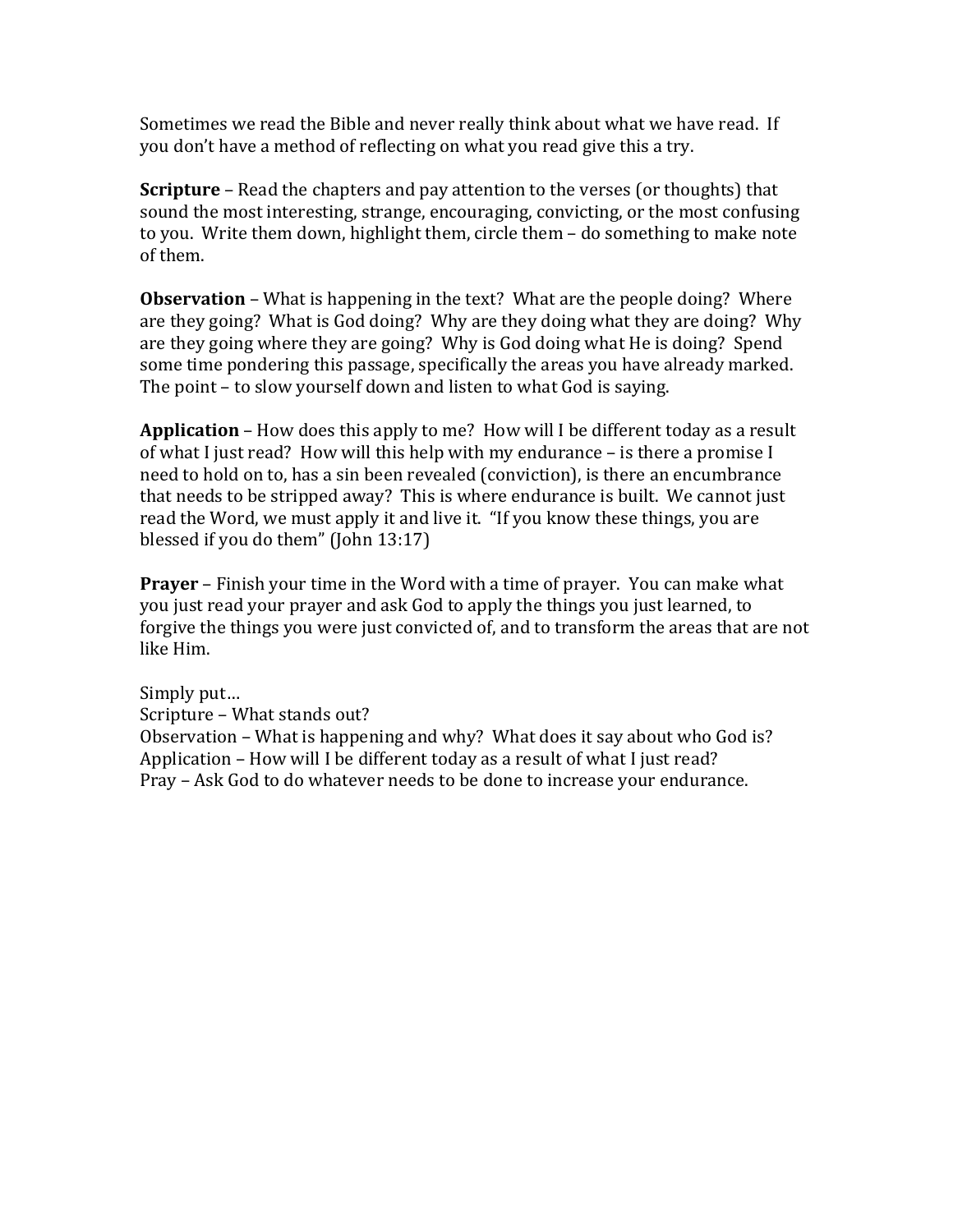| Day             |                |                 |       |                | Day |                |                |          |    |  |
|-----------------|----------------|-----------------|-------|----------------|-----|----------------|----------------|----------|----|--|
| 1               | <b>Genesis</b> | 1               | Psalm | $\mathbf{1}$   | 39  | <b>Genesis</b> |                | 39 Psalm | 39 |  |
| $\overline{2}$  |                | $\overline{2}$  |       | $\overline{2}$ | 40  |                | 40             |          | 40 |  |
| 3               |                | 3               |       | 3              | 41  |                | 41             |          | 41 |  |
| 4               |                | $\overline{4}$  |       | 4              | 42  |                | 42             |          | 42 |  |
| 5               |                | 5               |       | 5              | 43  |                | 43             |          | 43 |  |
| 6               |                | 6               |       | 6              | 44  |                | 44             |          | 44 |  |
| 7               |                | 7               |       | 7              | 45  |                | 45             |          | 45 |  |
| 8               |                | 8               |       | 8              | 46  |                | 46             |          | 46 |  |
| 9               |                | 9               |       | 9              | 47  |                | 47             |          | 47 |  |
| 10              |                | 10              |       | 10             | 48  |                | 48             |          | 48 |  |
| 11              |                | 11              |       | 11             | 49  |                | 49             |          | 49 |  |
| 12              |                | 12              |       | 12             | 50  |                | 50             |          | 50 |  |
| 13              |                | 13              |       | 13             | 51  | <b>Exodus</b>  | 1              | Psalm    | 51 |  |
| 14              |                | 14              |       | 14             | 52  |                | $\overline{2}$ |          | 52 |  |
| 15              |                | 15              |       | 15             | 53  |                | 3              |          | 53 |  |
| 16              |                | 16              |       | 16             | 54  |                | 4              |          | 54 |  |
| 17              |                | 17              |       | 17             | 55  |                | 5              |          | 55 |  |
| 18              |                | 18              |       | 18             | 56  |                | 6              |          | 56 |  |
| 19              |                | 19              |       | 19             | 57  |                | 7              |          | 57 |  |
| 20              |                | 20              |       | 20             | 58  |                | 8              |          | 58 |  |
| 21              |                | 21              |       | 21             | 59  |                | 9              |          | 59 |  |
| 22              |                | 22              |       | 22             | 60  |                | 10             |          | 60 |  |
| 23              |                | 23              |       | 23             | 61  |                | 11             |          | 61 |  |
| 24              |                | 24              |       | 24             | 62  |                | 12             |          | 62 |  |
| 25              |                | 25              |       | 25             | 63  |                | 13             |          | 63 |  |
| $\overline{26}$ |                | $\overline{26}$ |       | $26\Box$       | 64  |                | 14             |          | 64 |  |
| 27              |                | 27              |       | 27             | 65  |                | 15             |          | 65 |  |
| 28              |                | 28              |       | 28             | 66  |                | 16             |          | 66 |  |
| 29              |                | 29              |       | 29             | 67  |                | 17             |          | 67 |  |
| 30              |                | 30              |       | 30             | 68  |                | 18             |          | 68 |  |
| 31              |                | 31              |       | 31             | 69  |                | 19             |          | 69 |  |
| 32              |                | 32              |       | 32             | 70  |                | 20             |          | 70 |  |
| 33              |                | 33              |       | 33             | 71  |                | 21             |          | 71 |  |
| 34              |                | 34              |       | 34             | 72  |                | 22             |          | 72 |  |
| 35              |                | 35              |       | 35             | 73  |                | 23             |          | 73 |  |
| 36              |                | 36              |       | 36             | 74  |                | 24             |          | 74 |  |
| 37              |                | 37              |       | 37             | 75  |                | 25             |          | 75 |  |
| 38              |                | 38              |       | 38             | 76  |                | 26             |          | 76 |  |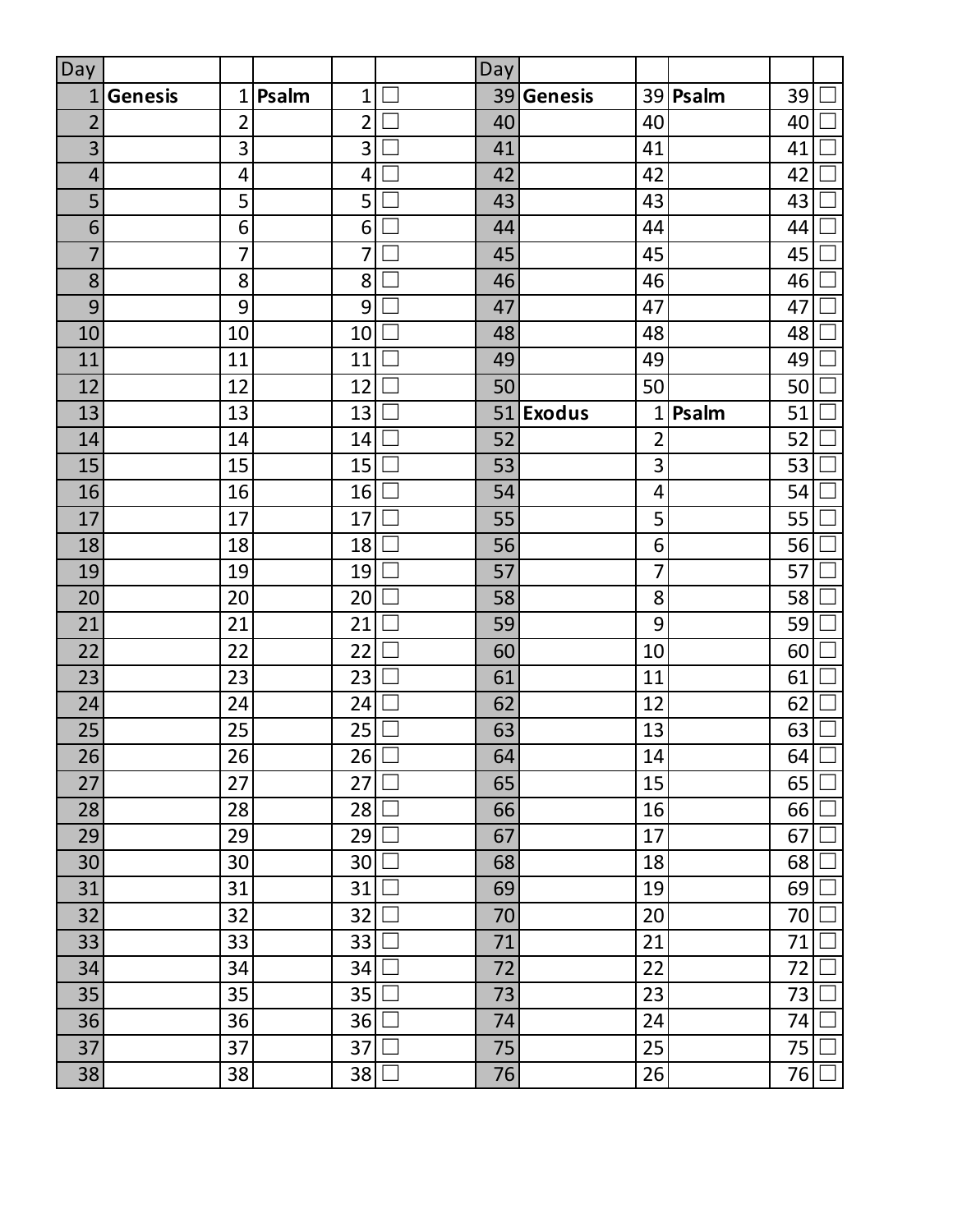| Day |                |                |       |     | Day |             |                |          |                |  |
|-----|----------------|----------------|-------|-----|-----|-------------|----------------|----------|----------------|--|
| 77  | <b>Exodus</b>  | 27             | Psalm | 77  |     | 115 Numbers | 25             | Psalm    | 115            |  |
| 78  |                | 28             |       | 78  | 116 |             | 26             |          | 116            |  |
| 79  |                | 29             |       | 79  | 117 |             | 27             |          | 117            |  |
| 80  |                | 30             |       | 80  | 118 |             | 28             |          | 118            |  |
| 81  |                | 31             |       | 81  | 119 |             | 29             |          | 119            |  |
| 82  |                | 32             |       | 82  | 120 |             | 30             |          | 120            |  |
| 83  |                | 33             |       | 83  | 121 |             | 31             |          | 121            |  |
| 84  |                | 34             |       | 84  | 122 |             | 32             |          | 122            |  |
| 85  |                | 35             |       | 85  | 123 |             | 33             |          | 123            |  |
| 86  |                | 36             |       | 86  | 124 |             | 34             |          | 124            |  |
| 87  |                | 37             |       | 87  | 125 |             | 35             |          | 125            |  |
| 88  |                | 38             |       | 88  | 126 |             | 36             |          | 126            |  |
| 89  |                | 39             |       | 89  | 127 | Deuteronon  | 1              |          | 127            |  |
| 90  |                | 40             |       | 90  | 128 |             | $\overline{2}$ |          | 128            |  |
| 91  | <b>Numbers</b> | 1              | Psalm | 91  | 129 |             | 3              |          | 129            |  |
| 92  |                | $\overline{2}$ |       | 92  | 130 |             | 4              |          | 130            |  |
| 93  |                | 3              |       | 93  | 131 |             | 5              |          | 131            |  |
| 94  |                | 4              |       | 94  | 132 |             | 6              |          | 132            |  |
| 95  |                | 5              |       | 95  | 133 |             | 7              |          | 133            |  |
| 96  |                | 6              |       | 96  | 134 |             | 8              |          | 134            |  |
| 97  |                | 7              |       | 97  | 135 |             | 9              |          | 135            |  |
| 98  |                | 8              |       | 98  | 136 |             | 10             |          | 136            |  |
| 99  |                | 9              |       | 99  | 137 |             | 11             |          | 137            |  |
| 100 |                | 10             |       | 100 | 138 |             | 12             |          | 138            |  |
| 101 |                | 11             |       | 101 | 139 |             | 13             |          | 139            |  |
| 102 |                | 12             |       | 102 | 140 |             | 14             |          | $140$ $\Box$   |  |
| 103 |                | 13             |       | 103 | 141 |             | 15             |          | 141            |  |
| 104 |                | 14             |       | 104 | 142 |             | 16             |          | 142            |  |
| 105 |                | 15             |       | 105 | 143 |             | 17             |          | 143            |  |
| 106 |                | 16             |       | 106 | 144 |             | 18             |          | 144            |  |
| 107 |                | 17             |       | 107 | 145 |             | 19             |          | 145            |  |
| 108 |                | 18             |       | 108 | 146 |             | 20             |          | 146            |  |
| 109 |                | 19             |       | 109 | 147 |             | 21             |          | 147            |  |
| 110 |                | 20             |       | 110 | 148 |             | 22             |          | 148            |  |
| 111 |                | 21             |       | 111 | 149 |             | 23             |          | 149            |  |
| 112 |                | 22             |       | 112 | 150 |             | 24             |          | 150            |  |
| 113 |                | 23             |       | 113 | 151 |             |                | 25 Psalm | 1              |  |
| 114 |                | 24             |       | 114 | 152 |             | 26             |          | $\overline{2}$ |  |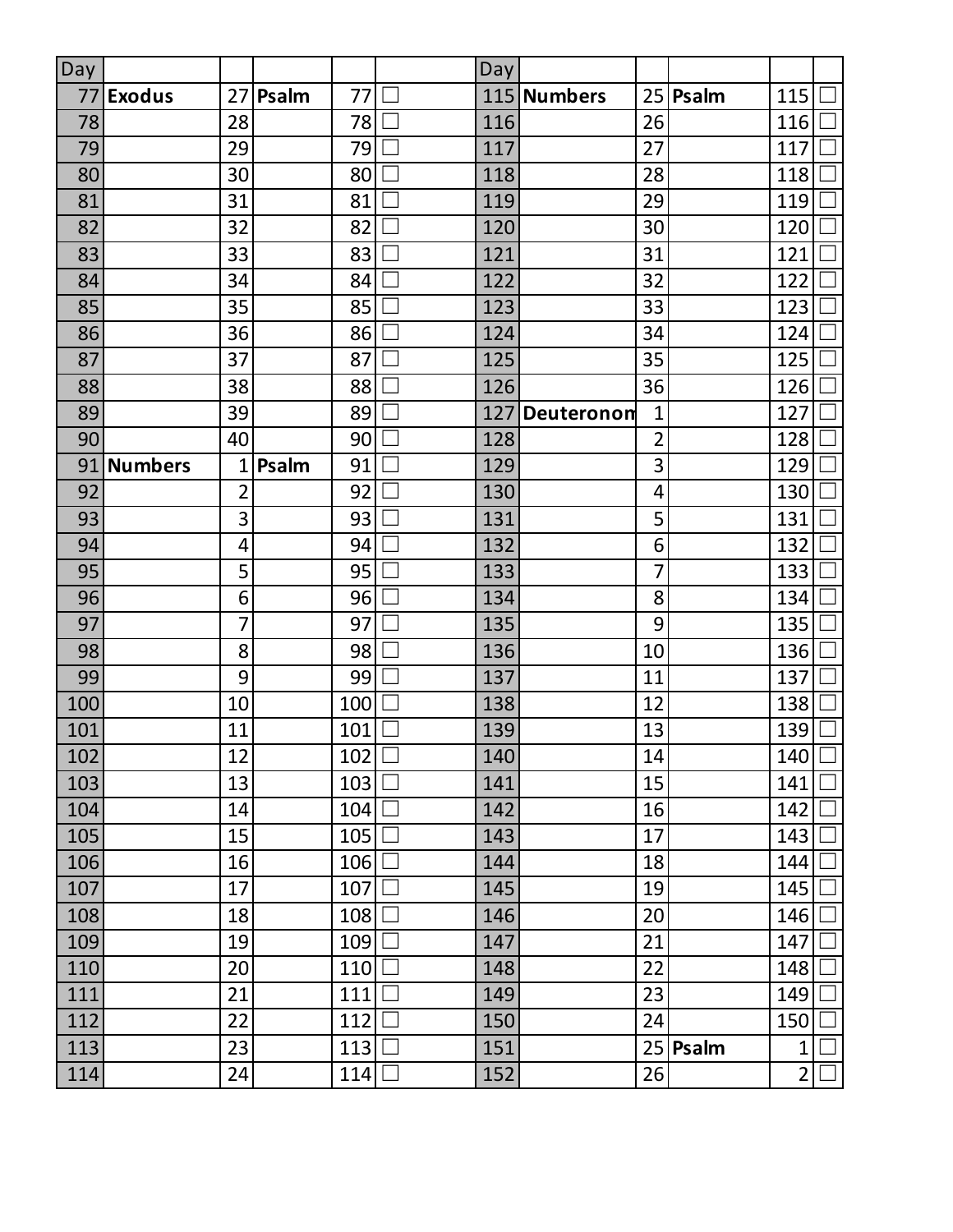| Day |            |                |       |                 | Day |              |                |       |    |        |
|-----|------------|----------------|-------|-----------------|-----|--------------|----------------|-------|----|--------|
| 153 | Deuteronon | 27             | Psalm | 3               |     | 191 Judges   | 7              | Psalm | 41 |        |
| 154 |            | 28             |       | 4               | 192 |              | 8              |       | 42 |        |
| 155 |            | 29             |       | 5               | 193 |              | 9              |       | 43 |        |
| 156 |            | 30             |       | 6               | 194 |              | 10             |       | 44 |        |
| 157 |            | 31             |       | 7               | 195 |              | 11             |       | 45 |        |
| 158 |            | 32             |       | 8               | 196 |              | 12             |       | 46 |        |
| 159 |            | 33             |       | 9               | 197 |              | 13             |       | 47 |        |
| 160 |            | 34             |       | 10              | 198 |              | 14             |       | 48 |        |
|     | 161 Joshua | $\mathbf{1}$   | Psalm | 11              | 199 |              | 15             |       | 49 |        |
| 162 |            | 2              |       | 12              | 200 |              | 16             |       | 50 |        |
| 163 |            | 3              |       | 13              | 201 |              | 17             |       | 51 |        |
| 164 |            | 4              |       | 14              | 202 |              | 18             |       | 52 |        |
| 165 |            | 5              |       | 15              | 203 |              | 19             |       | 53 |        |
| 166 |            | 6              |       | 16              | 204 |              | 20             |       | 54 |        |
| 167 |            | 7              |       | 17              | 205 |              | 21             |       | 55 |        |
| 168 |            | 8              |       | 18              |     | 206 Ruth     | $\mathbf{1}$   | Psalm | 56 |        |
| 169 |            | 9              |       | 19              | 207 |              | 2              |       | 57 |        |
| 170 |            | 10             |       | 20              | 208 |              | 3              |       | 58 |        |
| 171 |            | 11             |       | 21              | 209 |              | 4              |       | 59 |        |
| 172 |            | 12             |       | 22              |     | 210 1 Samuel | 1              | Psalm | 60 |        |
| 173 |            | 13             |       | 23              | 211 |              | $\overline{2}$ |       | 61 |        |
| 174 |            | 14             |       | 24              | 212 |              | 3              |       | 62 |        |
| 175 |            | 15             |       | 25              | 213 |              | 4              |       | 63 |        |
| 176 |            | 16             |       | 26              | 214 |              | 5              |       | 64 |        |
| 177 |            | 17             |       | 27              | 215 |              | 6              |       | 65 |        |
| 178 |            | 18             |       | $28$ $\Box$     | 216 |              | $\overline{7}$ |       | 66 | $\Box$ |
| 179 |            | 19             |       | 29              | 217 |              | 8              |       | 67 |        |
| 180 |            | 20             |       | 30 <sup>°</sup> | 218 |              | 9              |       | 68 |        |
| 181 |            | 21             |       | 31              | 219 |              | 10             |       | 69 |        |
| 182 |            | 22             |       | 32              | 220 |              | 11             |       | 70 |        |
| 183 |            | 23             |       | 33              | 221 |              | 12             |       | 71 |        |
| 184 |            | 24             |       | 34              | 222 |              | 13             |       | 72 |        |
|     | 185 Judges | $\mathbf{1}$   | Psalm | 35              | 223 |              | 14             |       | 73 |        |
| 186 |            | $\overline{2}$ |       | 36              | 224 |              | 15             |       | 74 |        |
| 187 |            | 3              |       | 37              | 225 |              | 16             |       | 75 |        |
| 188 |            | 4              |       | 38              | 226 |              | 17             |       | 76 |        |
| 189 |            | 5              |       | 39              | 227 |              | 18             |       | 77 |        |
| 190 |            | 6              |       | 40              | 228 |              | 19             |       | 78 |        |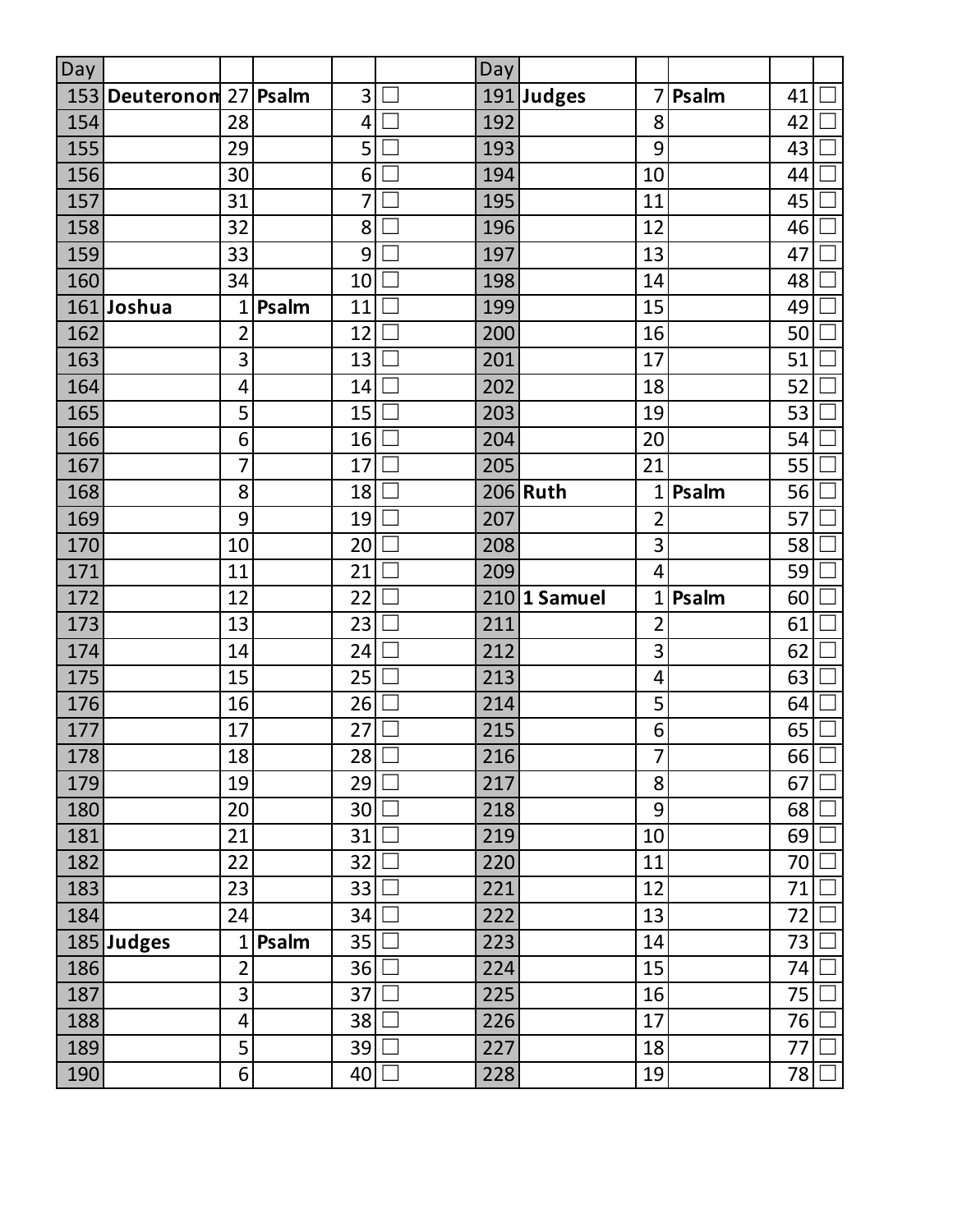| Day |              |                 |       |     | Day |             |                |             |                |  |
|-----|--------------|-----------------|-------|-----|-----|-------------|----------------|-------------|----------------|--|
| 229 | 1 Samuel     | 20              | Psalm | 79  | 267 | 1 Kings     | 3              | Psalm       | 117            |  |
| 230 |              | 21              |       | 80  | 268 |             | 4              |             | 118            |  |
| 231 |              | 22              |       | 81  | 269 |             | 5              |             | 119            |  |
| 232 |              | 23              |       | 82  | 270 |             | 6              |             | 120            |  |
| 233 |              | 24              |       | 83  | 271 |             | 7              |             | 121            |  |
| 234 |              | 25              |       | 84  | 272 |             | 8              |             | 122            |  |
| 235 |              | 26              |       | 85  | 273 |             | 9              |             | 123            |  |
| 236 |              | 27              |       | 86  | 274 |             | 10             |             | 124            |  |
| 237 |              | 28              |       | 87  | 275 |             | 11             |             | 125            |  |
| 238 |              | 29              |       | 88  | 276 |             | 12             |             | 126            |  |
| 239 |              | 30              |       | 89  | 277 |             | 13             |             | 127            |  |
| 240 |              | 31              |       | 90  | 278 |             | 14             |             | 128            |  |
|     | 241 2 Samuel | 1               | Psalm | 91  | 279 |             | 15             |             | 129            |  |
| 242 |              | $\overline{2}$  |       | 92  | 280 |             | 16             |             | 130            |  |
| 243 |              | 3               |       | 93  | 281 |             | 17             |             | 131            |  |
| 244 |              | 4               |       | 94  | 282 |             | 18             |             | 132            |  |
| 245 |              | 5               |       | 95  | 283 |             | 19             |             | 133            |  |
| 246 |              | 6               |       | 96  | 284 |             | 20             |             | 134            |  |
| 247 |              | 7               |       | 97  | 285 |             | 21             |             | 135            |  |
| 248 |              | 8               |       | 98  | 286 |             | 22             |             | 136            |  |
| 249 |              | 9               |       | 99  | 287 | 2 Kings     | $\overline{1}$ | Psalm       | 137            |  |
| 250 |              | 10              |       | 100 | 288 |             | $\overline{2}$ |             | 138            |  |
| 251 |              | 11              |       | 101 | 289 |             | 3              |             | 139            |  |
| 252 |              | 12              |       | 102 | 290 |             | 4              |             | 140            |  |
| 253 |              | 13              |       | 103 | 291 |             | 5              |             | 141            |  |
| 254 |              | $\overline{14}$ |       | 104 | 292 |             | 6              |             | 142            |  |
| 255 |              | 15              |       | 105 | 293 |             | $\overline{7}$ |             | 143            |  |
| 256 |              | 16              |       | 106 | 294 |             | 8              |             | 144            |  |
| 257 |              | 17              |       | 107 | 295 |             | 9              |             | 145            |  |
| 258 |              | 18              |       | 108 | 296 |             | 10             |             | 146            |  |
| 259 |              | 19              |       | 109 | 297 |             | 11             |             | 147            |  |
| 260 |              | 20              |       | 110 | 298 |             | 12             |             | 148            |  |
| 261 |              | 21              |       | 111 | 299 |             | 13             |             | 149            |  |
| 262 |              | 22              |       | 112 | 300 |             | 14             |             | 150            |  |
| 263 |              | 23              |       | 113 |     | 301 2 Kings |                | 15 Proverbs | $\mathbf 1$    |  |
| 264 |              | 24              |       | 114 | 302 |             | 16             |             | $\overline{2}$ |  |
|     | 265 1 Kings  | 1               | Psalm | 115 | 303 |             | 17             |             | 3              |  |
| 266 |              | $\overline{2}$  |       | 116 | 304 |             | 18             |             | 4              |  |